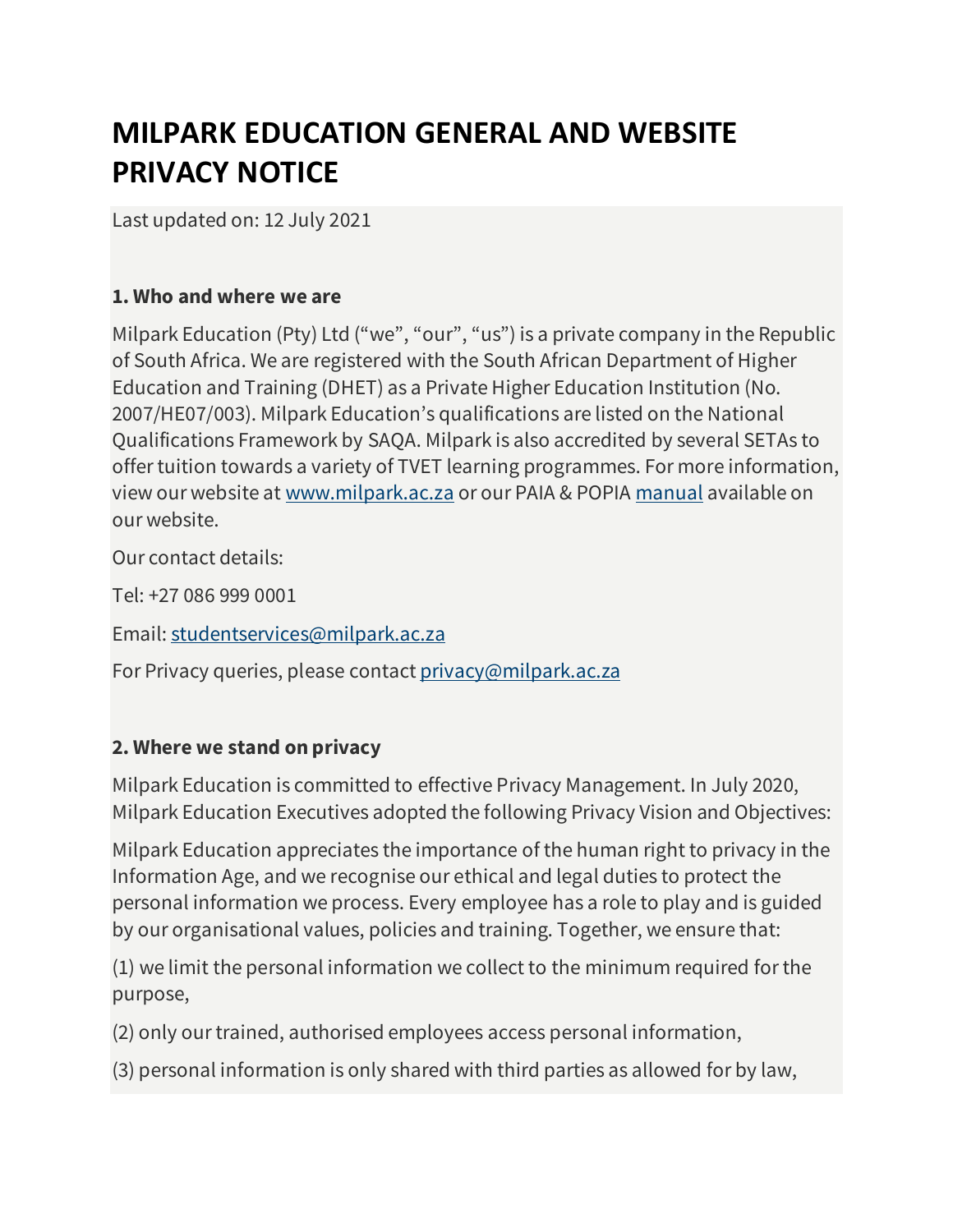(4) the security and confidentiality of personal information are protected through up-to-date security safeguards; and

(5) stakeholders are informed and involved as is reasonable and fair.

Our objectives are to:

- comply with the law;
- align with best practices; and
- position Milpark as a trustworthy custodian of personal information and, therefore, further our commitment to quality education as a preferred service provider to students and corporate clients.

## **3. What this document covers**

This is a General Privacy Notice related to the use of the Milpark Education websites

[\(www.milpark.ac.za,](http://www.milpark.ac.za/) <https://caconnect.co.za/> and [https://informationofficer.co.za/](https://informationofficer.co.za/milpark) [milpark,](https://informationofficer.co.za/milpark) and their associated pages); collectively, "our websites". Other privacy notices are available as follows:

- Applicants, students and alumni: Please refer to the Student Privacy Notice, available in the application and registration processes, and on the student portal.
- Employment applicants: Please refer to the Employment Applicant Privacy Notice, available in the application process.
- Additional Privacy Notices: Milpark Education may make additional Privacy Notices available wherever personal information is collected.
- Information on the processing of personal information and records held by Milpark Education is also available in the PAIA and POPIA [Manual.](https://www.milpark.ac.za/documents/10181/0/Milpark+PAIA+and+POPIA+Manual_02.07.21/46d18315-6356-4055-b09a-71cc534c92c1)

Note that some links on our website may direct you to third-party websites, over which Milpark does not exercise any control. Please view their Privacy Notices on their respective websites.

## **4. Definitions**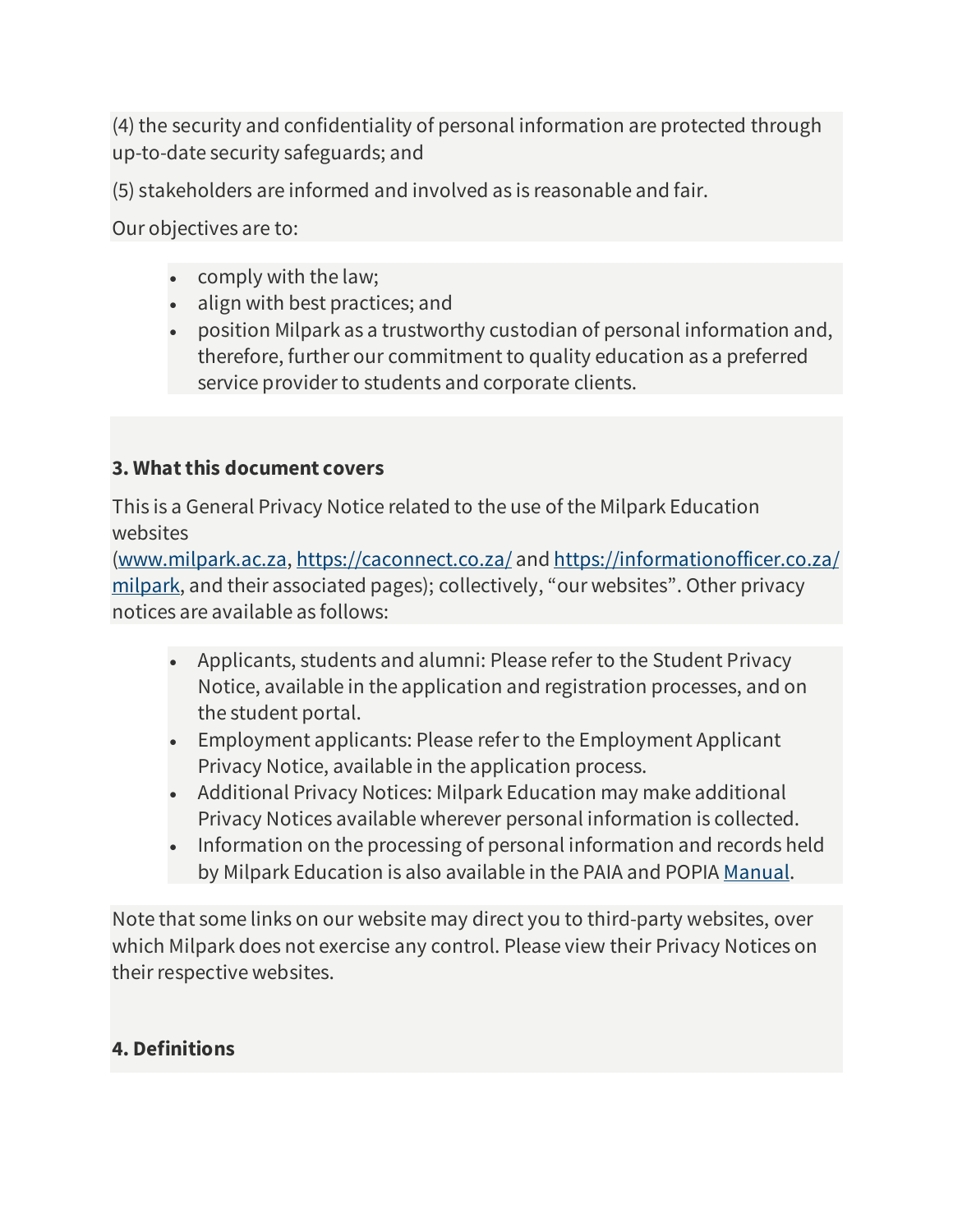**"Browser"** means an application used to access and view this website, including, but not limited to, Internet Explorer, Google Chrome and Mozilla Firefox.

**"Cookies"** are small text files created by a website and that are stored in the user's computer, either temporarily for that session only or permanently on the hard disk (called a persistent cookie). Cookies provide a way for the website to recognise you and keep track of your preferences.

**"Data"** means information in electronic form.

**"IP address"** means a unique address that identifies a device on the Internet or local network.

**"Personal information"** means information relating to an identifiable, living, natural person and, where it is applicable, an identifiable, existing juristic person, including, but not limited to:

a) information relating to the race, gender, sex, pregnancy, marital status, national, ethnic or social origin, colour, sexual orientation, age, physical or mental health, well-being, disability, religion, conscience, belief, culture, language and birth of the person;

b) information relating to the education or the medical, financial, criminal or employment history of the person;

c) any identifying number, symbol, email address, physical address, telephone number, location information, online identifier or other assignment to the person;

d) the biometric information of the person;

e) the personal opinions, views or preferences of the person;

f) correspondence sent by the person that is implicitly or explicitly of a private or confidential nature, or further correspondence that would reveal the contents of the original correspondence;

g) the views or opinions of another individual about the person; and

h) the name of the person, if it appears with other personal information relating to the person, or if the disclosure of the name itself would reveal information about the person.

**"POPIA"** means the Protection of Personal Information, 2013 (Act No. 4 of 2013) in the Republic of South Africa.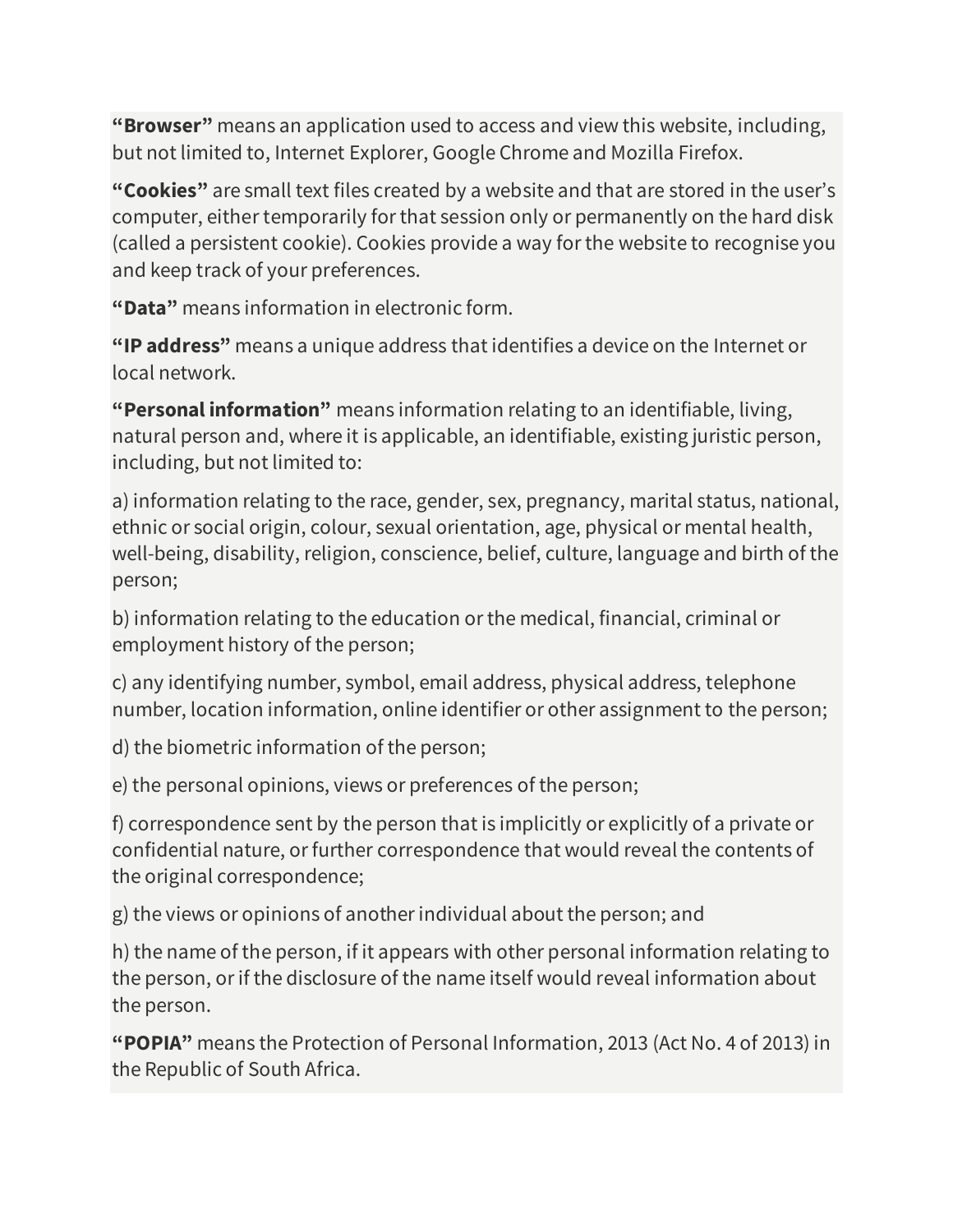**"Social Networking Services"** means web-based services that allow people to communicate, collaborate or connect. Examples are Facebook, Instagram, Twitter, LinkedIn etc.

**"Tracking pixel"** means a 1×1 image created with a small piece of HTML coding and that is used to track behaviour when a user lands a website page or clicks into an email.

**"Traffic data"** means any data processed for the purpose of the conveyance of a communication on an electronic communications network in respect of that communication, and includes data relating to the routing, duration or time of a communication.

**"User / you / your"** means a person who uses a computer or other device to access this website.

## **5. Personal information collected using our websites**

Milpark Education collects the personal information that you input when you submit an enquiry, make a request, use the live chat function, request a quotation, join a mailing list, submit an online application, or use any form available on our websites. Some information may be collected automatically – please refer to Sections 6 and 7 below for more information on this.

Information collected on the website will only be used for the purpose for which you provide it, including any associated processes that support that purpose, or as otherwise consented to by you, or as allowed for by law. Student applicants: Please refer to the Student Privacy Notice for more information. For a more detailed list of purposes for which we process personal information throughout our business (not limited to the use of our websites), please refer to our [PAIA & POPIA Manual.](https://www.milpark.ac.za/documents/10181/0/Milpark+PAIA+and+POPIA+Manual_02.07.21/46d18315-6356-4055-b09a-71cc534c92c1)

On our websites, mandatory data fields will be indicated and are necessary to process the requests that can be made our websites. Should you wish not to provide mandatory data fields, we will not be able to process your request from our websites.

Information that is collected on our website is generally hosted and processed locally, but where service providers are used in other territories, we choose and/or contract with them in such a manner that a similar level of protection is provided as in South Africa. Where this is not reasonably practicable, our applicable Privacy Notices, Terms and Conditions, or requests for consent will inform you as needed.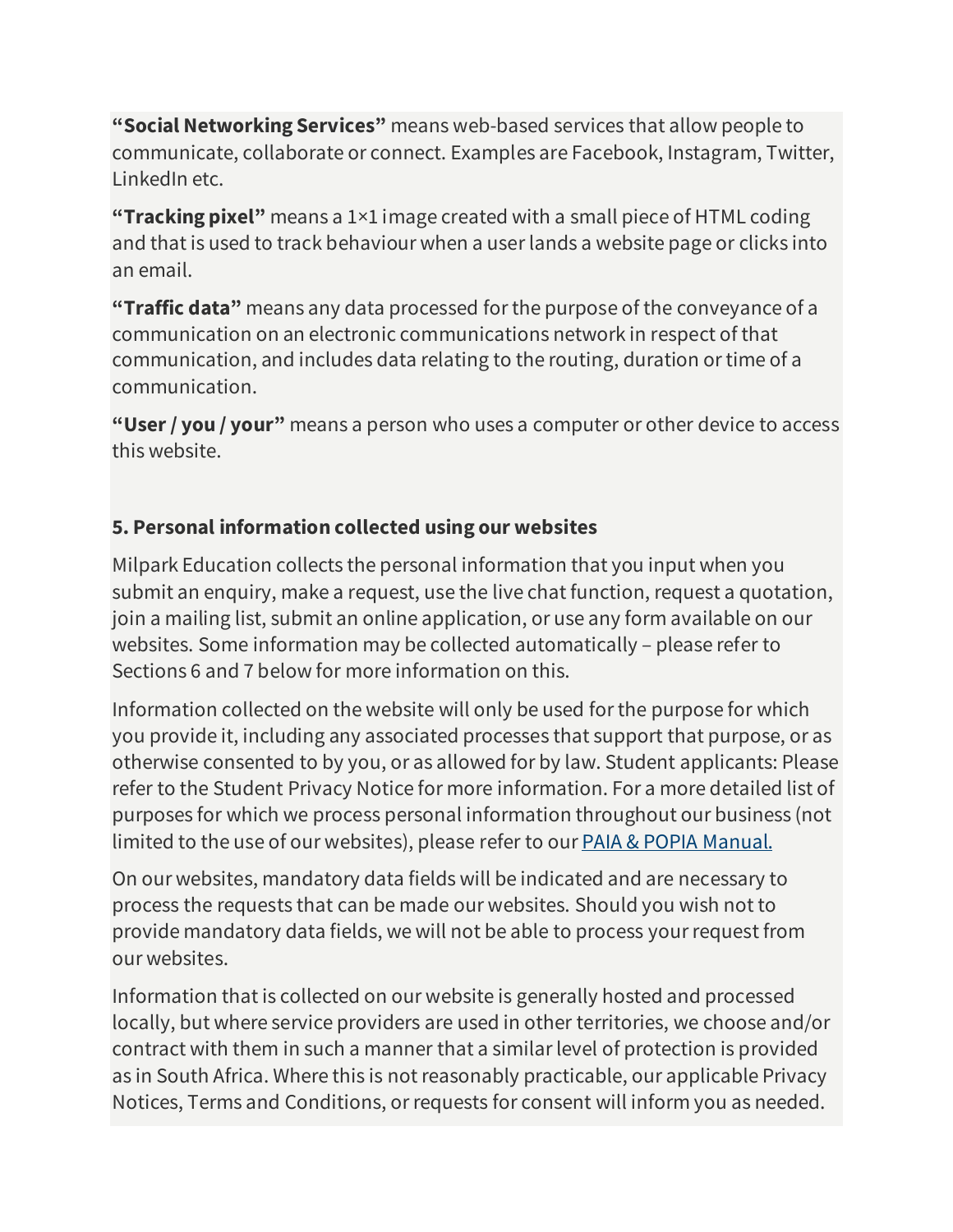We respect your right to privacy, and we will only share your information with third parties if (a) you have consented to the sharing, or (b) it is required by law, or (c) it is necessary to fulfil the purpose for which you provided it, or (d) other legitimate reasons as provided for in law.

Student applicants should refer to the Student Privacy Notice and the Student Terms and Conditions for information regarding transborder flow of student information, other parties with whom information is shared, and other important information.

For information on your rights to access to information and privacy, and how to make requests in terms of POPIA and PAIA, please see our [PAIA & POPIA manual,](https://www.milpark.ac.za/documents/10181/0/Milpark+PAIA+and+POPIA+Manual_02.07.21/46d18315-6356-4055-b09a-71cc534c92c1) available on our [www.milpark.ac.za](http://www.milpark.ac.za/) website.

# **6. Cookies and tracking pixels**

Milpark Education may use tracking technologies (such as cookies and tracking pixels) on our websites and digital adverts on third-party platforms to collect information about website use. The information collected may include, but is not limited to:

- IP address
- Search terms used
- Application (browser) used to access our website
- Location information
- Activity on our website (pages visited, time spent etc.)
- Language used
- Date and time stamps

The information listed above is collected forthe following purposes:

- Advertising and the measurement of performance of advertising campaigns
- To investigate technical errors or other issues with our website, applications and services
- Site features and services e.g. to store preferences
- To optimise performance and improve the website's user experience
- Security reasons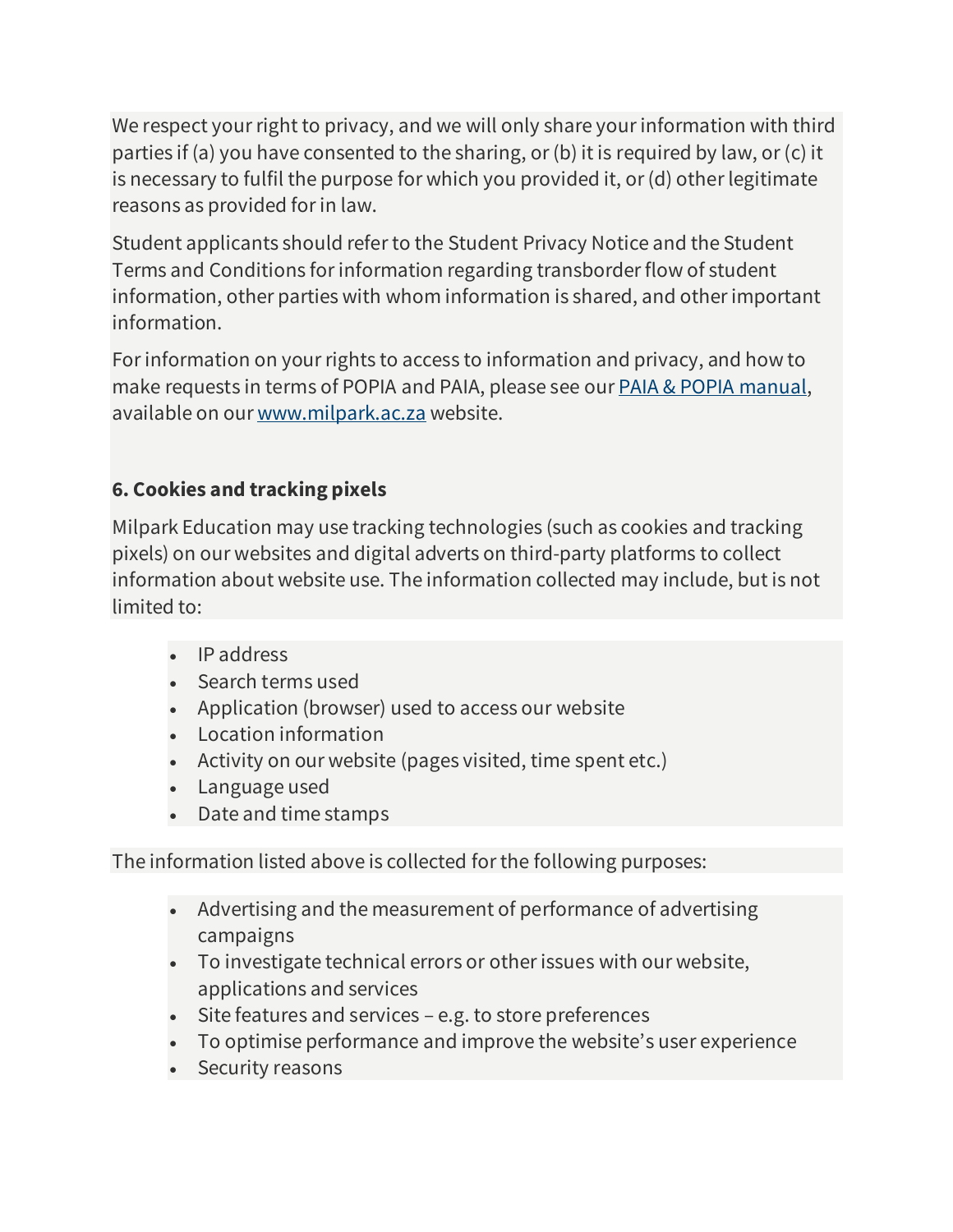Milpark Education uses google analytics and Facebook tracking to analyse nonidentifiable traffic data, in order to improve our services and marketing campaigns.

## **7. Social networking services and other third-party platforms**

Where you interact with Milpark Education via social networking services or websites belonging to third parties, those parties may collect information about you for their purposes, in accordance with their privacy and cookie policies, over which Milpark does not have control.

Social networking services may track your use of Milpark Education's website on those pages where their links are displayed. If you are logged in to those services (including any Google service) while using Milpark's website, their tracking will be associated with your profile with those service providers, over which Milpark Education exercises no control.

## **8. Webinars**

Please refer to the Privacy Notices available in webinars for more information.

## **9. Direct marketing**

Users of our websites are free to choose whether you opt in (that is, consent to) receiving further marketing messages from us (beyond a response to your initial enquiry), by selecting the relevant tick box. You may change your mind at any time, and the options for opting out are described below. Note that checking the tick box serves as your signature, as per the Electronic Communications and Transactions Act, 2002 (Act No. 25 of 2002), and forms an agreement with our Marketing Manager, Claudia Katz.

Should you opt in (that is, provide consent) to receive direct marketing messages from us, we will save this instruction against your provided email address or telephone number, since we do not collect other unique identifiers for users who are not students, applicants or pre-screening candidates. Should you change your consent status using a different email address or telephone number, the new status will reflect with those contact details only. To change your consent status on the original contact details, you may use the 'stop' or 'unsubscribe' links or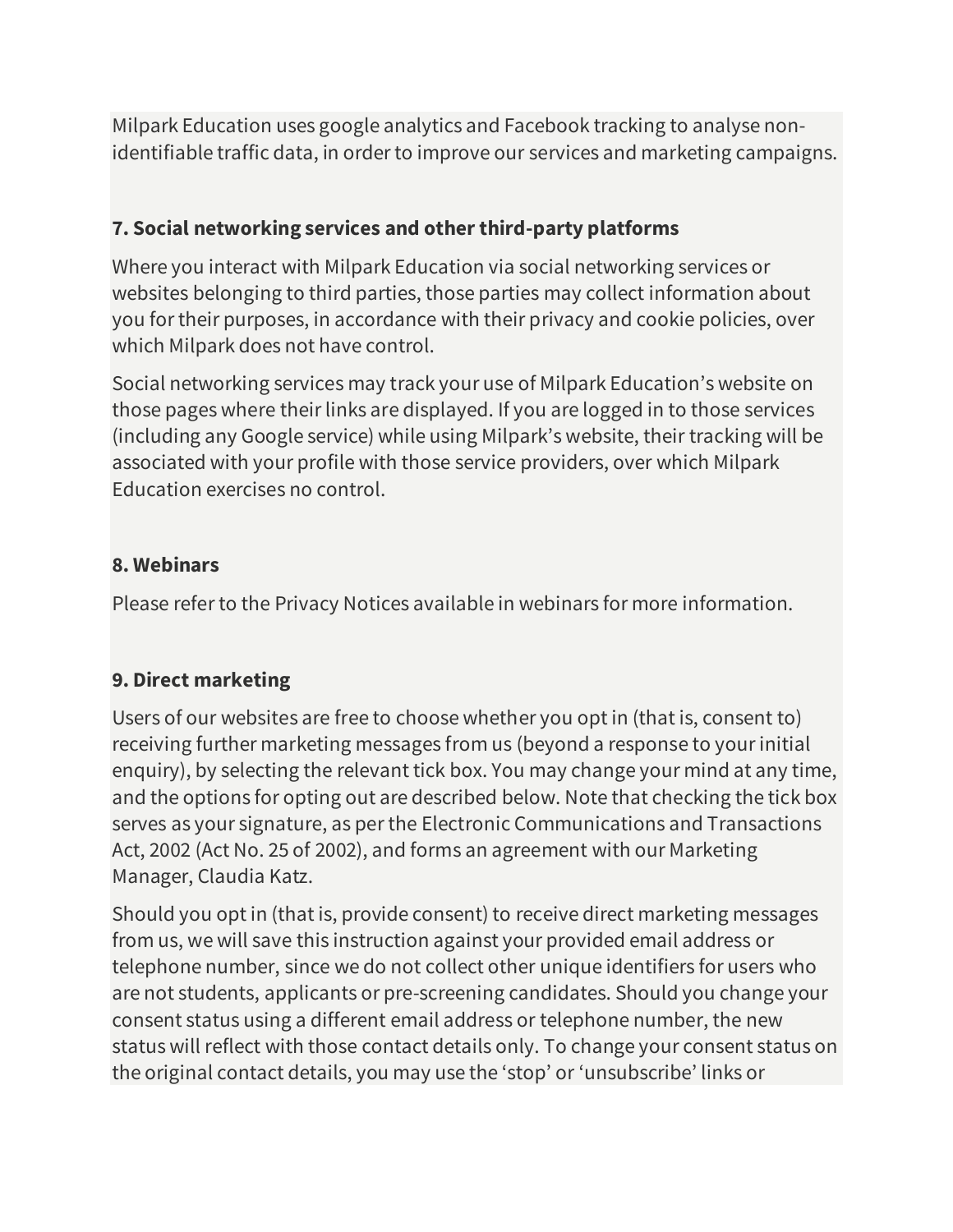function that will be included in the messages, or you may send an email to [privacy@milpark.ac.za,](http://privacy@milpark.ac.za/) or contact us telephonically.

Pre-screening candidates, applicants and students are considered customers of Milpark Education, since a service is delivered to them, and so, are automatically opted in to direct marketing, and may opt out by using the 'stop' or 'unsubscribe' link or function contained in direct marketing messages, or sending an email to [privacy@milpark.ac.za,](http://privacy@milpark.ac.za/) or contacting us telephonically. Applicants also have the option to opt out from direct marketing during the application process and students may change their direct marketing consent status on the Student Portal. Customers should note that making an enquiry through the website without opting in to receiving direct marketing messages, will not automatically opt them out. To do so, please use any of the methods described above.

Signing the consent to direct marketing, on behalf of Milpark Education, is our Marketing Manager, Claudia Katz.

Note that the following messages are not considered direct marketing and are not affected by your marketing consent status:

- Responses to enquiries made on our websites; and
- Messages to pre-screening candidates, applicants, students and alumni related to academic administration, application and registration processing, and student journey management.

#### **10. Data subject requests**

For guidance on how to submit a request in terms of PAIA or POPIA online, see: <https://informationofficer.co.za/milpark,> and please refer to our **PAIA & POPIA** [Manual](https://www.milpark.ac.za/documents/10181/0/Milpark+PAIA+and+POPIA+Manual_02.07.21/46d18315-6356-4055-b09a-71cc534c92c1) on [https://www.milpark.ac.za.](https://www.milpark.ac.za/)

#### **11. Your duties and responsibilities**

Users of our websites have the following responsibilities:

• Website users may only input their own personal information onto our websites. The exception is where a request is made in terms of POPIA or PAIA – please refer to our **[PAIA & POPIA Manual](https://www.milpark.ac.za/documents/10181/0/Milpark+PAIA+and+POPIA+Manual_02.07.21/46d18315-6356-4055-b09a-71cc534c92c1)** for more information.